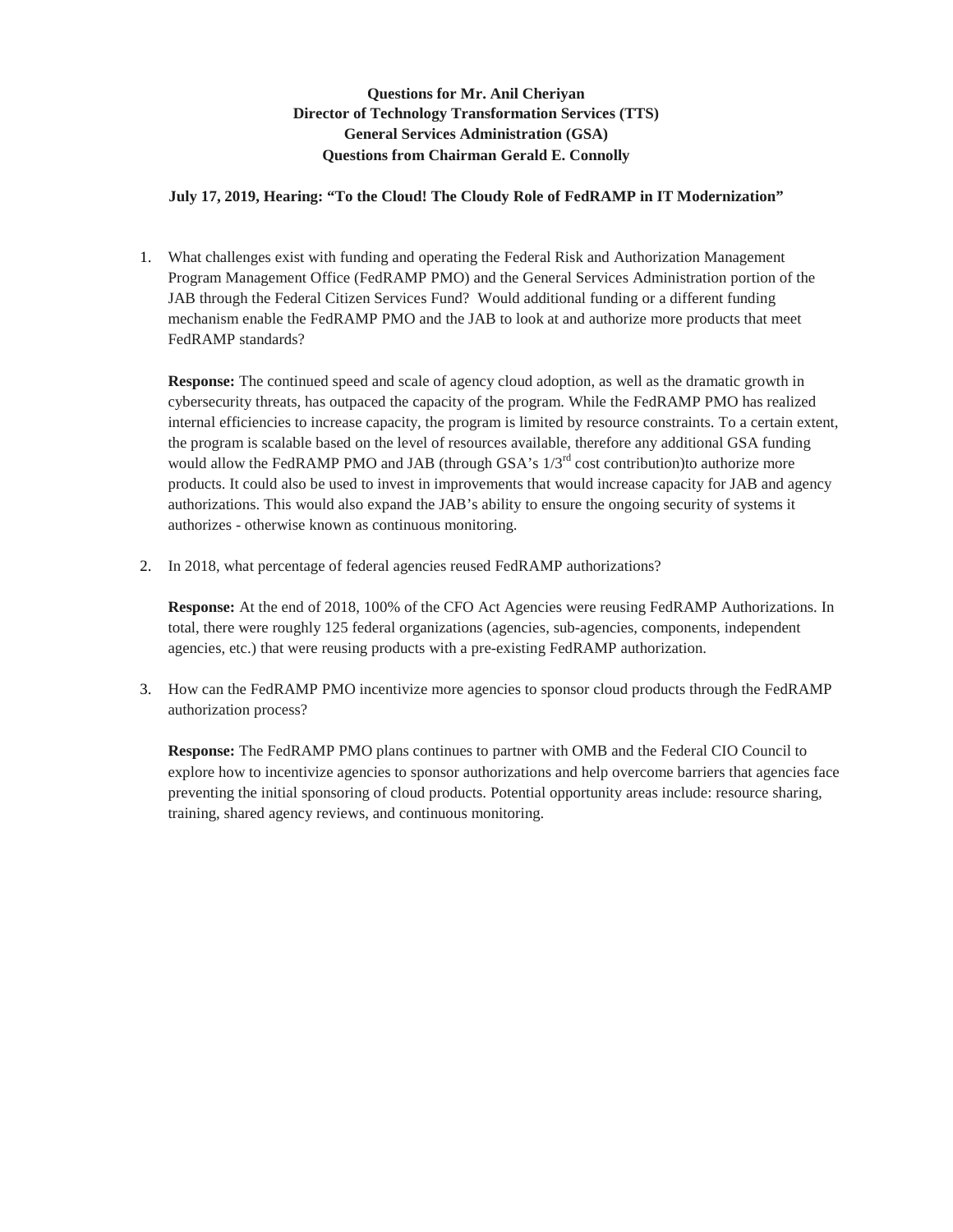## **Questions for Mr. Anil Cheriyan Director of Technology Transformation Services (TTS) General Services Administration (GSA) Questions from Ranking Member Mark Meadows**

## **July 17, 2019, Hearing: "To the Cloud! The Cloudy Role of FedRAMP in IT Modernization"**

1. What are three major obstacles that are creating delays in the authorization process, and what can be done administratively or legislatively to help address the obstacles?

**Response:** There are 3 major obstacles that are causing delays:

- 1. The current authorization process is largely manual and labor-intensive, which contributes to lengthy authorization timelines. The continued speed and scale of agency cloud adoption, as well as the dramatic growth in cybersecurity threats has outpaced the capacity of the program to keep pace.
- 2. There are misperceptions regarding FedRAMP's processes, and individual agency interpretations of the NIST baselines and FISMA that create reciprocity challenges. As a result, the FedRAMP PMO spends significant resources on training and outreach with individual agency representatives and Cloud Service Providers on how to accelerate the process.
- 3. Individual agency risk tolerances yield differing security requirements, which then causes agencies to need to work with vendors to meet their security needs, delaying the process.

We are working to address each of these areas, but opportunities still remain. Specifically, in order to address each of these areas GSA is working with all stakeholders to:

1. **Incorporate Automation:** The FedRAMP PMO is focused on exploring automation to streamline the process. FedRAMP partnered with the National Institute of Standards and Technology (NIST) beginning in May 2018 to develop the Open Security Controls Assessment Language (OSCAL), the goal of which is to automate FedRAMP's security materials into what is known as machinereadable language. This would automate many previously manual processes, increasing ease and efficiency.

FedRAMP published its three security baselines (Low, Moderate, and High) in OSCAL format on June 1, 2019 as a key step in its overall automation efforts. This will provide a foundation to reduce time and costs, and empower future policy improvements.

2. **Engage the Community:** The FedRAMP PMO will continue its efforts to educate both agencies and industry on the FedRAMP process. In addition, the FedRAMP PMO will employ further engagement and outreach opportunities to collect feedback from all stakeholders on ways to simplify the process, clarify the documentation, and adapt the program based on evolving cyberthreats. The program will continue to work with industry to make updates to FedRAMP guidance through community insights following user-centered design best practices.

Agency participation has increased in recent years. FedRAMP provides twenty on-demand and inperson learning opportunities for Industry and Agencies, that have been taken by approximately 12,500 individuals. As a result, agency participation in the program increased from roughly 113 agencies in (FY) 2017 to 156 today. Education and outreach will remain a top priority for the program.

3. **Develop a Threat-Based Authorization Methodology:** To better align with the dynamic nature of cyber risk and volatility, FedRAMP is partnering with multiple organizations to develop a